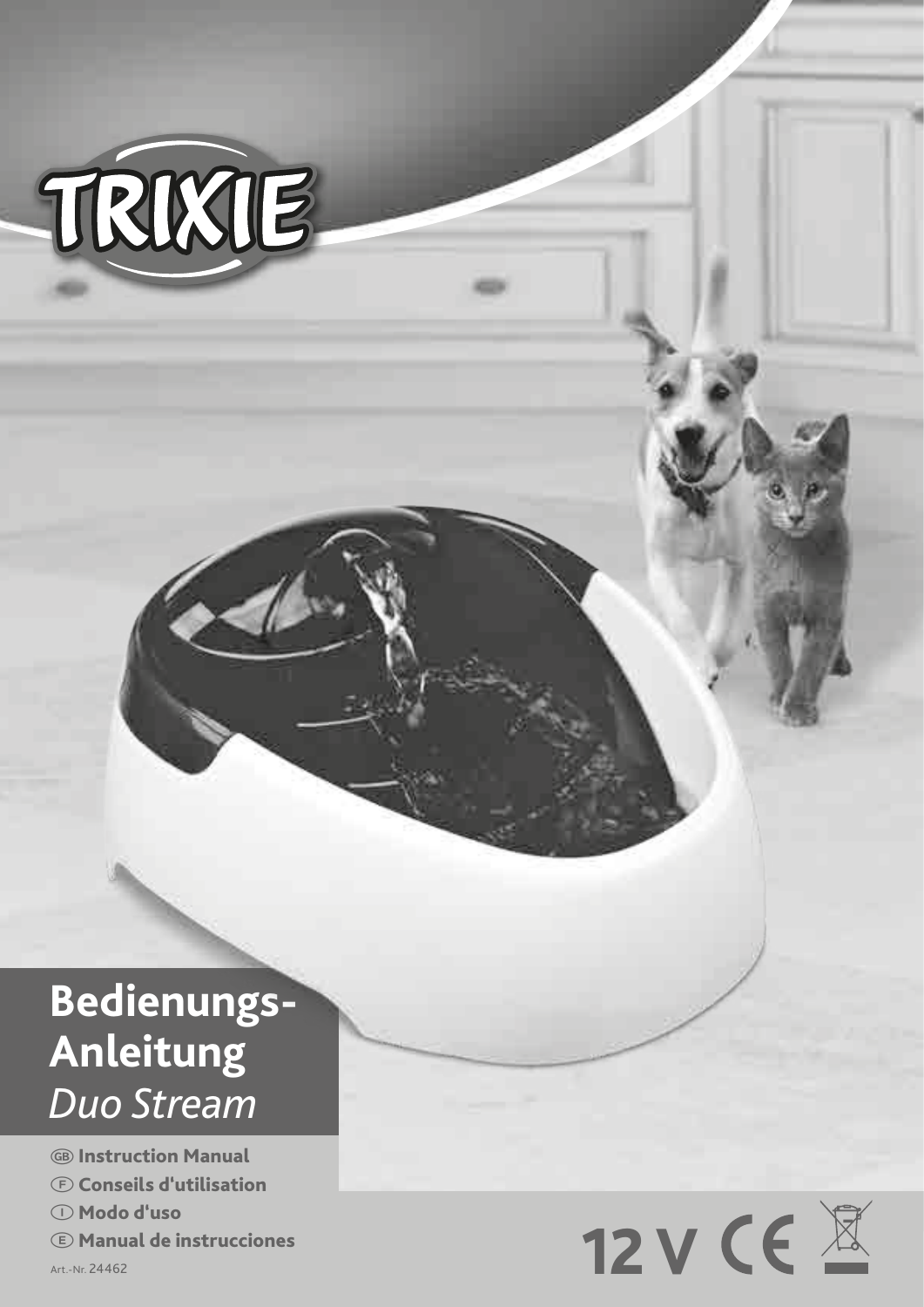

# $\bullet$  **Bedienungsanleitung** GINE CONSTRUCTIONS GINERAL CONSTRUCTIONS For Use

Bitte lesen Sie sich die folgenden Hinweise sorgfältig vor Inbetriebnahme des Gerätes durch und bewahren Sie sie auf.

Der *Duo Stream* Wasserautomat ist der Frische-Brunnen für Ihr Tier. Viele Katzen und Hunde bevorzugen bewegtes Trinkwasser. Im Gegensatz zu stehendem Wasser aus dem Napf ähnelt es natürlichen Wasserquellen wie Bächen und Teichen. Einige Tiere meiden den schlichten Wassernapf sogar gänzlich und werden dadurch nicht ausreichend mit Wasser versorgt.

Der *Duo Stream* ist in diesem Fall die ideale Lösung. Er sorgt für fließendes Wasser und regt Ihr Tier zum Trinken an. Durch die Bewegung wird das Wasser mit Sauerstoff angereichert und natürlich gekühlt. Der integrierte Kohlefilter reinigt das Wasser und sorgt für einen besseren Geschmack. Mit Hilfe des Aufsatzes ist es möglich den ruhig gleitenden Wasserstrom in einen sprudelnden Wasserstrahl zu verwandeln. Desweiteren kann die Pumpe je nach Belieben des Tieres in ihrer Pumpstärke reguliert werden. Dazu wird der Regler auf der Rückseite der Pumpe genutzt.

# **Bitte beachten Sie:**

- 1. Stecken Sie zunächst das Netzteil auf der Rückseite des Napfes ein.
- 2. Befüllen Sie den Napf bis zur Markierung (entsprechend der Wasserstandslinie "max") mit Wasser. Lassen Sie die Pumpe nicht ohne Wasser oder mit einem Wasserstand unterhalb der "min" Markierung laufen. Wenn Sie hören, dass die Pumpe Luft ansaugt und lauter ist als gewöhnlich, ist der Wasserstand zu gering. Füllen Sie das Wasser umgehend auf.
- 3. Bei harten Wasserwerten ist es empfehlenswert, kein Leitungssondern Mineralwasser ohne Kohlensäure zu verwenden. Sollten Sie trotzdem Leitungswasser verwenden, ist eine häufigere Reinigung der Pumpe notwendig, um einem Verkalken vorzubeugen.
- 4. Ziehen Sie vor jeder Wartung des Wasserautomaten den Netzstecker.
	- a. Prüfen Sie den Kohlefilter alle 2 Monate. Wird der *Duo Stream*  von einem Tier genutzt, sollte der Filter alle 6 Monate (je nach Gebrauchshäufigkeit) gewechselt werden. Bei mehreren Tieren sollten Sie den Filter in entsprechend kürzeren Abständen austauschen.
- b. Zur Reinigung können Sie die blaue Wasserschale in der Spülmaschine waschen.
- 5. Berühren Sie keine bewegten Teile.
- 6. Bitte verwenden Sie das Gerät nicht im Freien.
- 7. Ziehen Sie zur Trennung der Netzversorgung nicht am Kabel, sondern greifen Sie stattdessen den Netzstecker.
- 8. Betreiben Sie den *Duo Stream* nicht mit einem beschädigten Netzkabel oder -stecker, nach einer Fehlfunktion, nachdem es fallen gelassen wurde oder in einer anderen Art und Weise beschädigt sein sollte.
- 9. Bitte beachten Sie, dass dieser Artikel nicht über den Hausmüll entsorgt werden sollte. Geben Sie es bei einer dem Gerätetyp entsprechenden Entsorgungseinrichtung ab.

Um sehr schreckhafte Tiere auf den *Duo Stream* aufmerksam zu machen, verteilen Sie z. B. ein paar Leckerlis auf dem Rand des Wasserautomaten. So verbindet Ihr Tier den Wasserautomaten mit einer positiven Erfahrung.

Please read the following instructions carefully before operating the device. Keep the instructions for further reference.

The refreshing fountain for your pet. A lot of cats and dogs prefer running drinking water as it seems similar to natural springs like creeks and ponds. Some pets even avoid a simple water bowl, which can lead to an insufficient water intake.

The *Duo Stream* is an ideal solution. It provides your pet with running water and motivates your pet to drink. The running water ensures optimal oxygenation of the water and natural cooling. The integrated activated carbon filter cleans the water and provides a better taste. Through the attachment it is possible to change the wide water flow into a jet of water. Further there is the ability to regulate the strength at the backside of the pump.

#### **Please note:**

- 1. Insert the mains adapter at the backside of the bowl.
- 2. Fill the bowl with water up to the mark (according to the line marked 'max'). Do not let the pump run without water or if the water level is below the 'min' mark. If you notice that the pump is sucking air and is louder than usual, the water level is too low. Then it is necessary to fill up the water immediately.
- 3. In hard water areas it is recommendable to use non-sparkling mineral water. If you use tap water, it is necessary to clean the pump regularly in order to prevent limescale build-up.
- 4. Make sure that before maintaining *Duo Stream* the power plug is disconnected.
	- a. Check the charcoal filter every 2 months. If the water dispenser is used by only one pet, the charcoal filter should be replaced every 6 months (depending on the frequency of use). If *Duo Stream* is used by more than one pet the filter should be replaced in shorter intervals.
	- b. For cleaning put the blue water bowl into the dishwasher.
- 5. Do not touch any moving parts.
- 6. Please do not use the device outside.
- 7. To disconnect the device take hold of the plug and do not pull on the power cord.
- 8.Do not take the *Duo Stream* into operation with a damaged power cord or damaged plug, after malfunctioning, or after it was dropped or damaged in any other way.
- 9. Please note that this device should not be disposed of as the regular household waste. Use a disposal system suitable for this type of device.

In order to stir up the curiosity even of jumpy pets, simply spread some food on the water dispenser's brim. This makes your pet combine *Duo Stream* automatic water dispenser with a positive experience.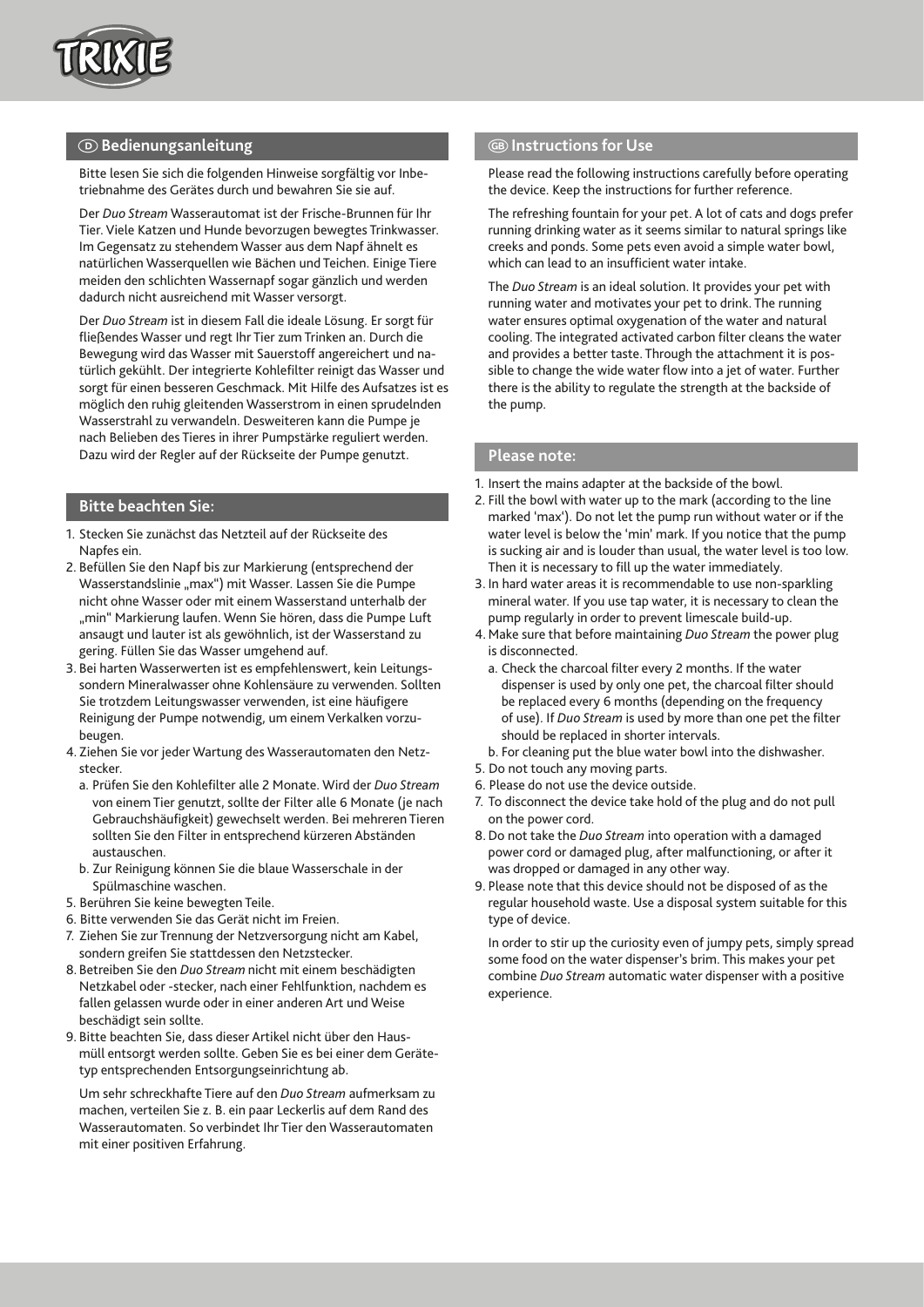# F**Conseils d'utilisation** I**Istruzioni per l'uso**

Lisez-bien attentivement les conseils d'utilisation ci-dessous avant d'utiliser l'appareil, et conservez-les pour les consulter ultérieurement.

Le *Duo Stream*, distributeur d'eau automatique est la source d'eau fraîche pour votre animal. La plupart des chats et des chiens préfèrent l'eau potable en mouvement. Contrairement à l'eau plate des écuelles, celle-ci s'apparente à l'eau des sources naturelles comme les ruisseaux et les étangs. Certains animaux évitent même l'eau des écuelles (récipients d'eau) et, par conséquent ne boivent pas suffisamment d'eau.

Le *Duo Stream* est dans ce cas une solution idéale. Il offre une eau courante et incite votre animal à boire. L'eau est enrichie en oxygène grâce à son mouvement et reste naturellement fraîche. Le filtre à charbon actif purifie l'eau et assure un meilleur goût. Il est possible de changer le débit constant en fonction jet d'eau. On peut de plus en réguler le débit à l'arrière de la pompe.

- 1. Introduisez le bloc d'alimentation à l'arrière de l'écuelle.
- 2. Remplir le récipient d'eau jusqu'à la marque (voir le niveau 'max' de l'eau). Ne laissez pas fonctionner la pompe sans eau ou si le niveau de l'eau est en dessous de la marque 'min'. Si vous entendez la pompe aspirer de l'air et émettre un bruit plus fort que d'habitude, c'est que le niveau d'eau est trop faible. Ajoutez rapidement de l'eau.
- 3. Il est fortement recommandé d'utiliser de l'eau minérale non gazeuse dans le cas d'une eau de robinet fortement calcaire. Toutefois, si vous utilisez l'eau du robinet, il est nécessaire de nettoyer la pompe plus souvent afin d'éviter l'accumulation de calcaire.
- 4.Débranchez toujours la prise de courant du distributeur automatique d'eau avant de procéder à son entretien:
	- a. Pour vérifiez le filtre à charbon tous les 2 mois. Lorsque le *Duo Stream* est utilisé par un seul animal, remplacez le filtre tous les 6 mois (selon la fréquence d'utilisation). Dans le cas de plusieurs animaux, le filtre devra être remplacé plus fréquemment.
- b. Pour nettoyer, placez l'écuelle bleue dans le lave-vaisselle.
- 5. Ne pas toucher les parties mobiles.
- 6. Ne pas utiliser l'appareil à l'extérieur.
- 7. Débranchez l'appareil au niveau de la prise et non en tirant sur le cordon électrique.
- 8. Ne pas brancher l'appareil avec un cordon ou une prise de courant endommagés, après un dysfonctionnement après une chute ou si il est abimé.
- 9. Cet appareil ne doit pas être avec les déchets ménagers. Utilisez les containers mis à disposition pour ce type d'appareil.

Afin d'attirer la curiosité des animaux très craintifs, répartissez un peu de nourriture sur le bord du *Duo Stream*. Votre animal associe ainsi le distributeur d'eau à une expérience positive.

Si prega di leggere attentamente le seguenti istruzioni prima di utilizzare l'apparecchio. Conservare le istruzioni per consultazioni future.

*Duo Stream* distributore d'acqua automatico - la fontana con acqua 'sempre fresca' per il tuo animale. Molti gatti e cani preferiscono bere l'acqua corrente perché assomiglia a quella delle sorgenti naturali come fiumi o laghetti. Alcuni animali, inoltre, rifiutano la semplice ciotola, poiché non soddisfa il loro fabbisogno d'acqua.

*Duo Stream* è la soluzione ideale. Somministra sempre acqua corrente e stimola l'animale a bere. L'acqua fresca si ottiene con un raffreddamento naturale e garantisce un ottima ossigenazione. L'azione del filtro di carbone attivo provvede a depurare l'acqua e a renderne il gusto più gradevole. Utilizzando l'attacco, è possibile cambiare il flusso d'acqua in un getto. Inoltre, vi è la possibilità di regolare la forza di pompaggio sul retro della pompa.

#### **Important:** Attenzione a: **Attenzione a: Attenzione a: Attenzione a:**

- 1. Inserire l'adattatore di corrente sul retro della ciotola.
- 2. Riempire la ciotola con l'acqua fino al segno (vedi il livello massimo dell'acqua 'max'). Non fare andare la pompa senz'acqua o se il livello dell'acqua è al di sotto della tacca del 'min'. Se la pompa sta risucchiando aria e l'acqua schizza più del normale, significa che il livello dell'acqua è troppo basso. Aggiungere immediatamente dell'acqua! Si può staccare il contenitore e riempirlo d'acqua oppure prendere un bicchiere e versare direttamente l'acqua nell'apposito recipiente.
- 3. Non utilizzare acqua minerale gasata. Nel caso di utilizzo frequente d'acqua del rubinetto, è necessario pulire la pompa regolarmente per evitare calcificazioni.
- 4.Assicurarsi che, durante le operazioni di manutenzione di *Duo Stream*, la spina sia staccata:
	- a. Controllare il filtro al carbone ogni 2 mesi. Se il distributore viene usato solamente da un animale, il filtro deve essere sostituito ogni 6 mesi (dipende anche dalla frequenza d'uso). Se, invece, è usato da più di uno, il filtro dovrebbe essere cambiato ad intervalli più corti.
- b. Per la pulizia, la ciotola blu si può lavare in lavastoviglie.
- 5. Non toccare le parti in movimento.
- 6. Non utilizzare l'apparecchio all'esterno
- 7. L'apparecchio si scollega afferrando la spina e non tirando il cavo di alimentazione.
- 8. Non utilizzare *Duo Stream* se è danneggiato il cavo di alimentazione o è danneggiata la spina, dopo un malfunzionamento, o dopo una sua caduta o dopo qualsiasi altro danneggiamento.
- 9. Si precisa che questo apparecchio non deve essere smaltito insieme ai rifiuti urbani. Utilizzare un sistema di smaltimento adatto per questo tipo di apparecchio.

Per accrescere la curiosità anche di animali sospettosi, spargete del cibo sul bordo del *Duo Stream* distributore. In questo modo si associa distributore d'acqua automatico ad un'esperienza positiva.